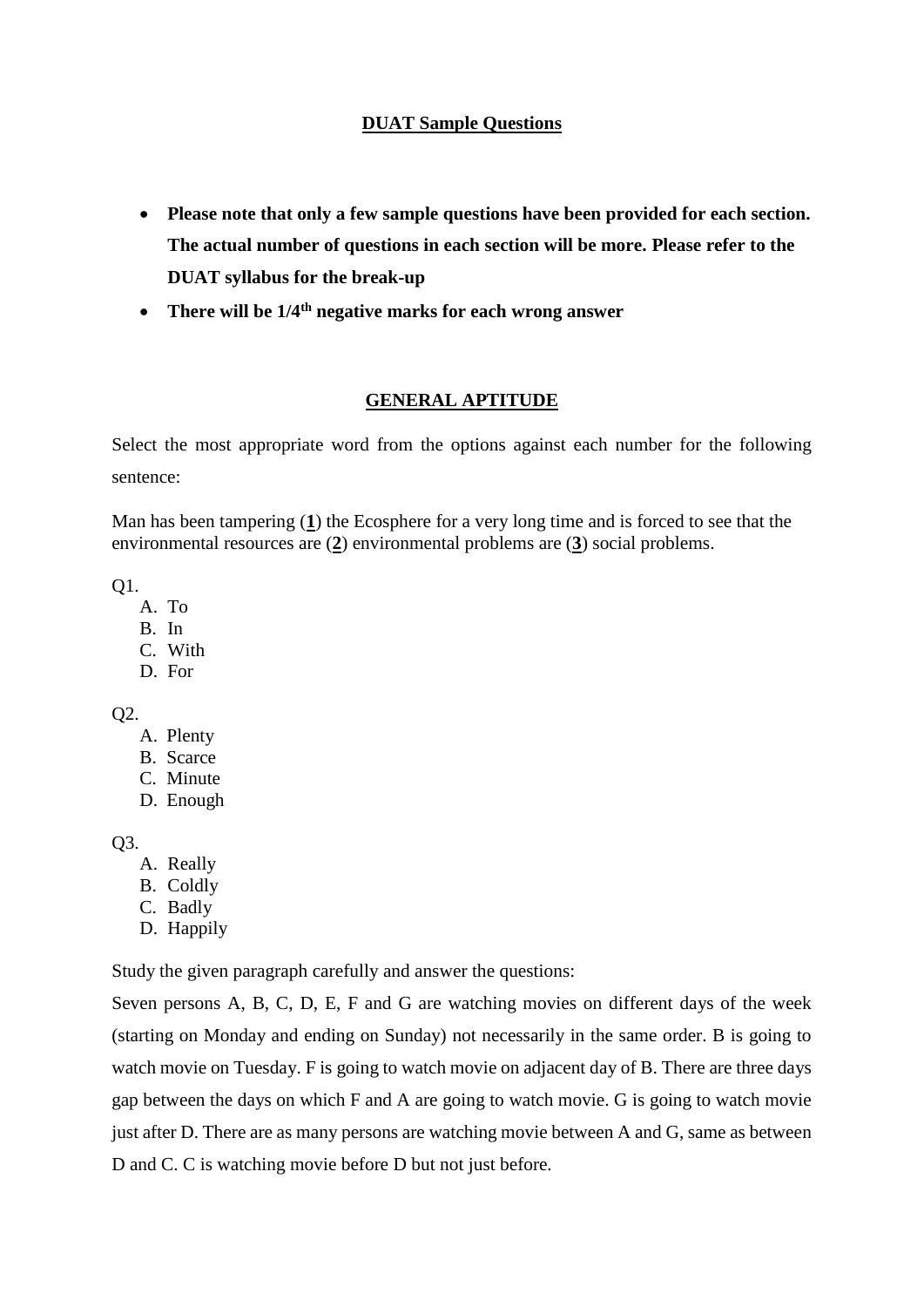Q4. Who among the following is going to watch the movie on Wednesday?

A. B

- B. C
- C. F D. E

Q5. Who among the following person is going to watch movie just after A?

- A. C B. D C. F
- D. G

Q6. Which of the following symbols should replace the sign  $(\mathcal{Q})$  and  $(\mathcal{C})$  respectively in the given expression in order to make the expression  $L \ge U$  and  $R > J$  definitely true?  $L \geq K \geq P = N = J$  (a)  $U \leq A$  % R

A.  $\leq$ , = B.  $\leq, \leq$  $C. > <$ D. **=, <**

#### **ENGLISH**

**Directions for questions (1-2):** Read the following passage carefully and choose the best answer to each question out of the four alternatives.

Despite their fierce reputation, Vikings may not have always been the plunderers and pillagers popular culture imagines them to be. In fact, they got their start trading in northern European markets, researchers suggest.

Combs carved from animal antlers, as well as comb manufacturing waste and raw antler material has turned up at three archaeological sites in Denmark, including a medieval marketplace in the city of Ribe. A team of researchers from Denmark and the U.K. hoped to identify the species of animal to which the antlers once belonged by analyzing collagen proteins in the samples and comparing them across the animal kingdom, Laura Geggel reports for LiveScience. Somewhat surprisingly, molecular analysis of the artifacts revealed that some combs and other material had been carved from reindeer antlers…. Given that reindeer (Rangifer tarandus) don't live in Denmark, the researchers posit that it arrived on Viking ships from Norway. Antler craftsmanship, in the form of decorative combs, was part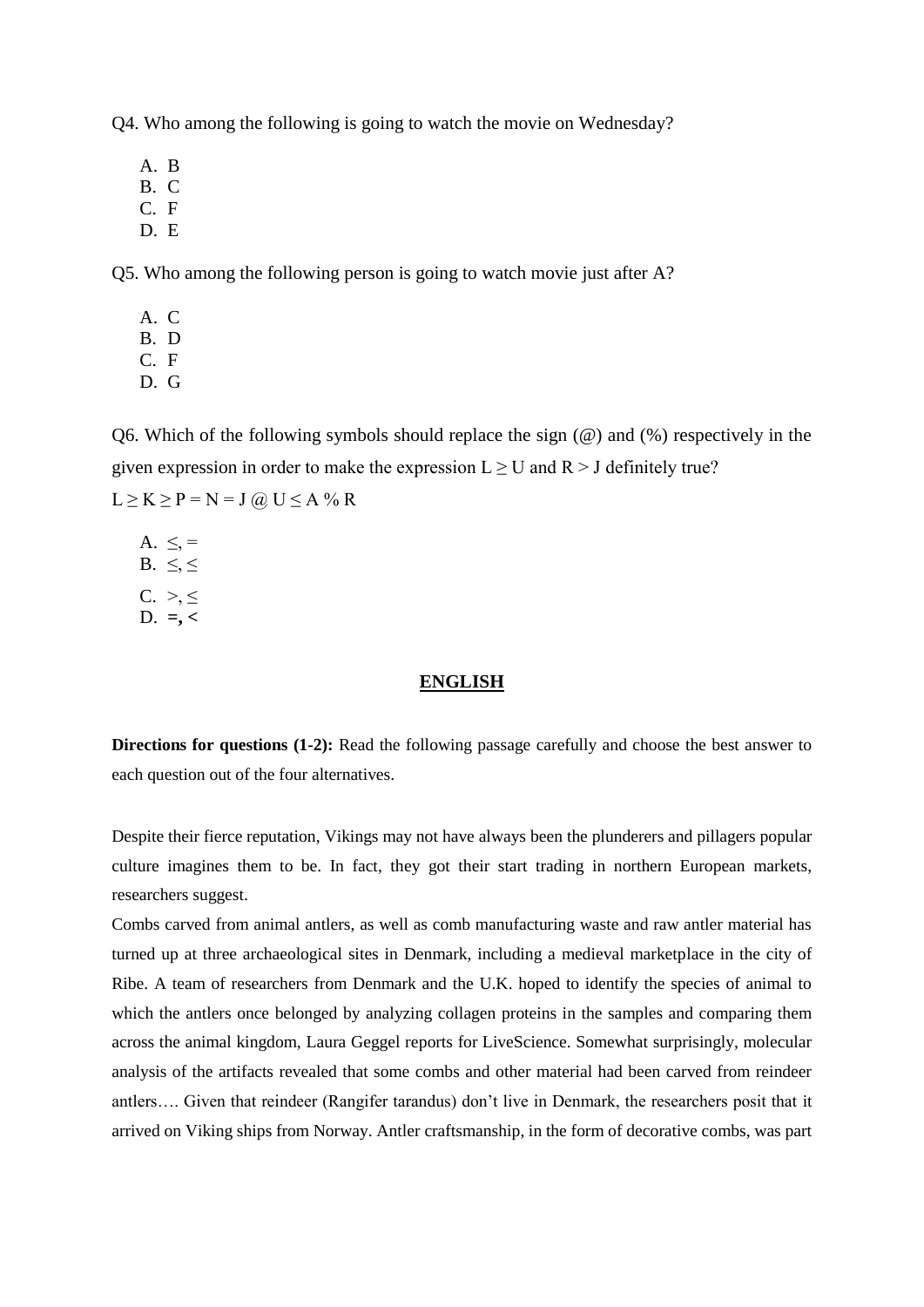of Viking culture. Such combs served as symbols of good health, Geggel writes. The fact that the animals shed their antlers also made them easy to collect from the large herds that inhabited Norway. Since the artifacts were found in marketplace areas at each site it's more likely that the Norsemen came to trade rather than pillage. Most of the artifacts also date to the 780s, but some are as old as 725. That predates the beginning of Viking raids on Great Britain by about 70 years. (Traditionally, the so-called "Viking Age" began with these raids in 793 and ended with the Norman conquest of Great Britain in 1066.) Archaeologists had suspected that the Vikings had experience with long maritime voyages [that] might have preceded their raiding days. Beyond Norway, these combs would have been a popular industry in Scandinavia as well. It's possible that the antler combs represent a larger trade network, where the Norsemen supplied raw material to craftsmen in Denmark and elsewhere.

- 1) What does the passage mainly discuss?
- a) the evidence of the trade relations of Vikings with Europe
- b) the presence of reindeer antler combs in Denmark
- c) the craft skills of Vikings using animal antlers
- d) the presence of reindeer antler combs in Denmark
- 2) The word 'plunder and pillage' in the passage refers to
- a) robbery by force
- b) beastly behaviour
- c) uncultured
- d) lack of skill

#### **MATHEMATICS**

- 1) Suppose A is a  $3\times3$  scalar matrix with a determinant equal to 8. What is the value of the diagonal element A(3,3)?
- a) 4
- b) 1
- c) 2
- d) 8
- 2) Simplify  $(x+y)^2+(x-y)^2$
- a)  $2x^2+2y^2$
- b)  $x^2+y^2$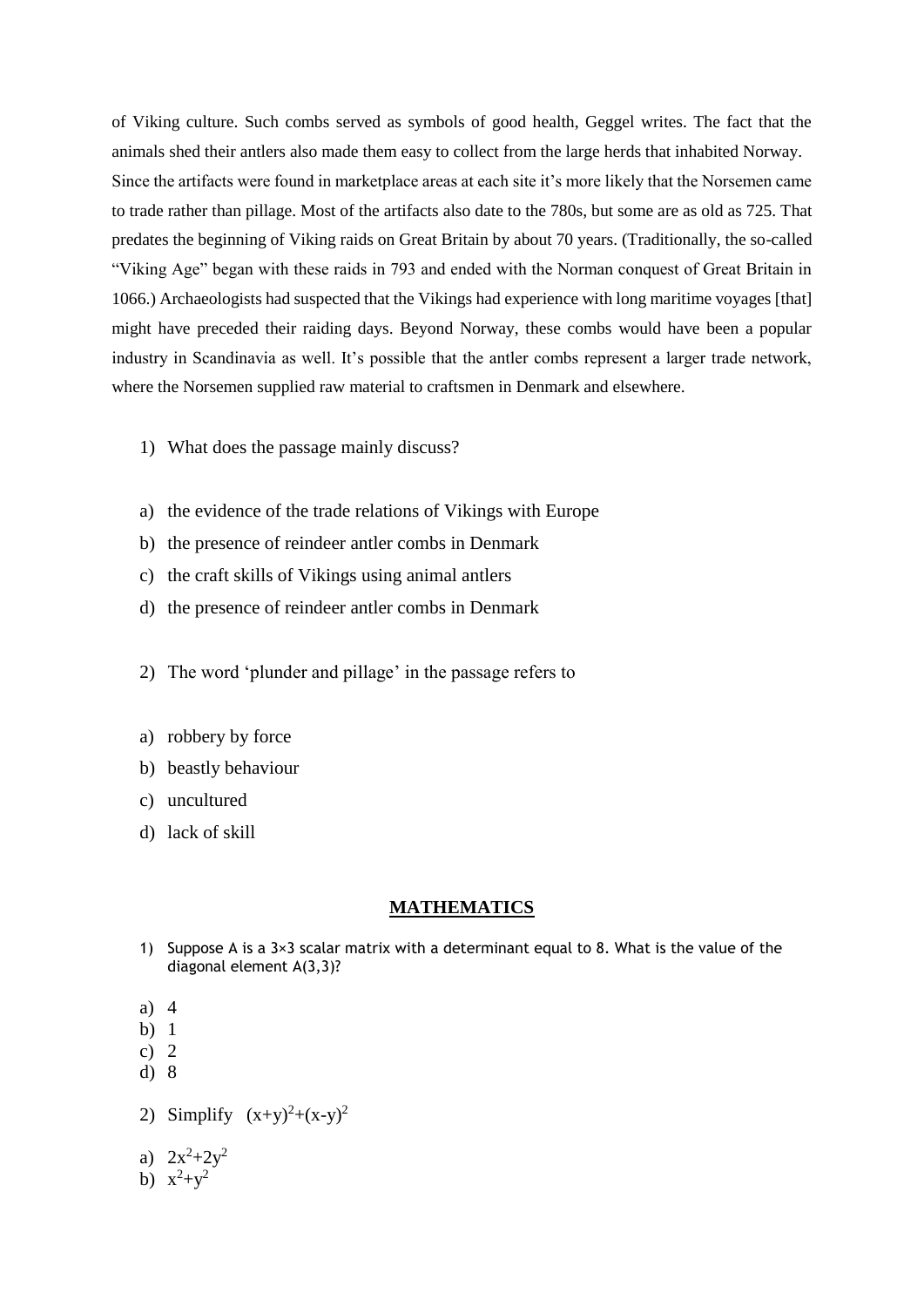- c) 2xy
- d) 4xy
- 3) Suppose we flip a biased coin twice and count the number of heads that occur. If the probability of occurrence of head is ¾, what is the probability of occurrence of exactly one head?
- a) 1/2
- b) 1/4
- c) 3/4
- d) 3/8

### **MTech COMPUTER SCIENCE**

- 1) Which of the following are the most important features of functional programming languages?
- a) Immutable data structures
- b) Statements with side effects
- c) Iterative control structures
- d) Implicit type definition
- 2) Which is true of languages that employ dynamic typing?
- a) Type errors are not caught at all
- b) At different times, variables can contain values with different types
- c) Types are inferred by the compiler, so they don't need to be written down
- d) Lists are required to contain elements all having the same type

# **MTech ELECTRONICS**

- 1) 4-bit 2's complement representation of a decimal number is 1101. The number is
- a) -2
- b) 3
- c) 7
- d) 1
- 2) Decimal 42 in Hexadecimal and Binary number system is respectively
- a) 2A, 01010101
- b) C2, 00101000
- c) 2A, 00101010
- d) C2, 01010101